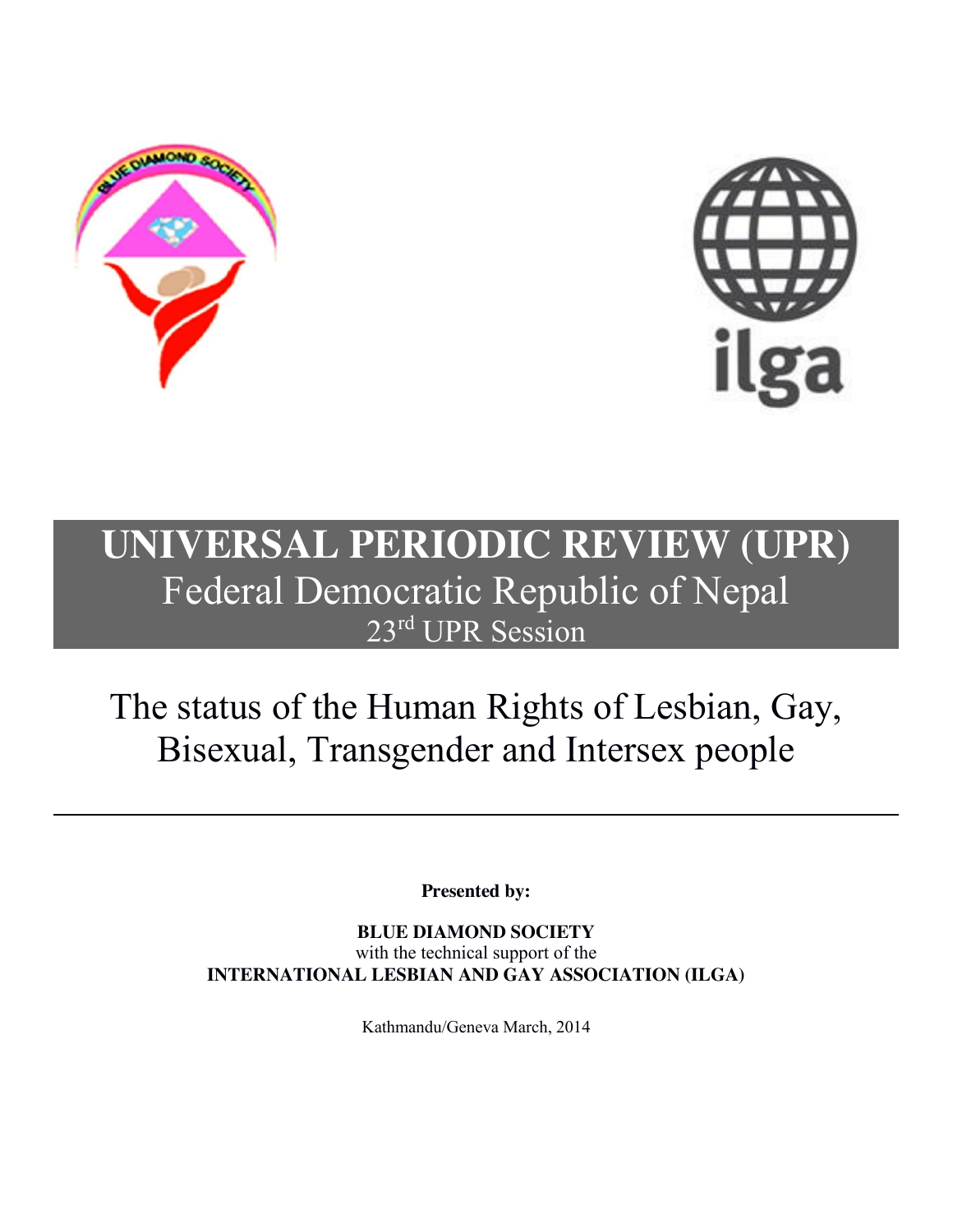#### **Introduction**

Since the 2006 Democracy Movement, Nepal has consistently expressed an intention to protect LGBTI rights and has taken steps to ratify key human rights treaties and to implement domestic reforms to recognise third gender rights. Nepal decriminalised consensual same-sex activity as a result of a 2007 Supreme Court decision (*Pant*), and has recognised third gender options on a number of state issued identification documents.

Nepal should be acknowledged for positive steps towards the recognition of LGBTI rights; however there remains scope for improvement in the protection of LGBTI persons from discrimination and gendered violence. There are reports of ongoing discrimination against LGBTI persons including by State entities, exacerbated by the failure of the State to enact specific anti-discrimination legislation. Further, the gendered definitions of marriage and family have resulted in a denial of civil rights for persons in same-sex relationships and indirect discrimination by the State. Recent reports have suggested there may be a move towards re-criminalisation of same-sex activities in the draft proposed *Criminal Code*. Any moves by Nepal towards re-criminalisation should be strongly discouraged.

#### **1. Discrimination against LGBTI persons**

Despite Nepal's positive steps, the lack of adequate legal protections against discrimination on the basis of sexual orientation and gender identity, the continuing arrests of LGBTI persons for nominal offences and the failure to legally recognise same-sex relationships, demonstrate a number of violations of Nepal's international obligations (and consequently, domestic obligations).

Nepal has yet to implement a number of recommendations from the previous periodic review in respect of LGBTI rights and from the decision in *Pant*. Recent commentaries suggest there may be some revision of the legal status of LGBTI persons as discussed below.

#### **Failure to specifically recognise discrimination on the basis of sexual orientation and gender identity**

Under its international and domestic obligations Nepal is required to provide effective legal protection against discrimination against LGBTI persons. Article 13 of the Interim Constitution grants all persons equality before the law but does not specifically address discrimination on the basis of sexual orientation and gender identity and does not specify other areas of potential discrimination such as education, health, employment and the provision of goods and services.

While the decision in *Pant* is such that LGBTI persons are protected by the equality obligation under Article 13 of the Interim Constitution, reports suggest that LGBTI persons continue to be the subject of discriminatory practices both by private and State entities. As there is no law specifically prohibiting discrimination on the basis of sexual orientation and gender identity, victims of discrimination have limited legal recourse or remedies for breaches of their human rights.

A 2012 study found that 60% of LGBTI persons experienced discrimination in areas including work, education and health care. There have been numerous testimonies evidencing denial of health care, arbitrary arrest and restrictions of civil liberties by authorities, as well as continuing social stigma for LGBTI persons in Nepal. The failure to enact legislation specifically prohibiting discrimination on the basis of sexual orientation and gender identity is contrary to Nepal's obligations as a signatory to CEDAW, CRC and the ICCPR, together with the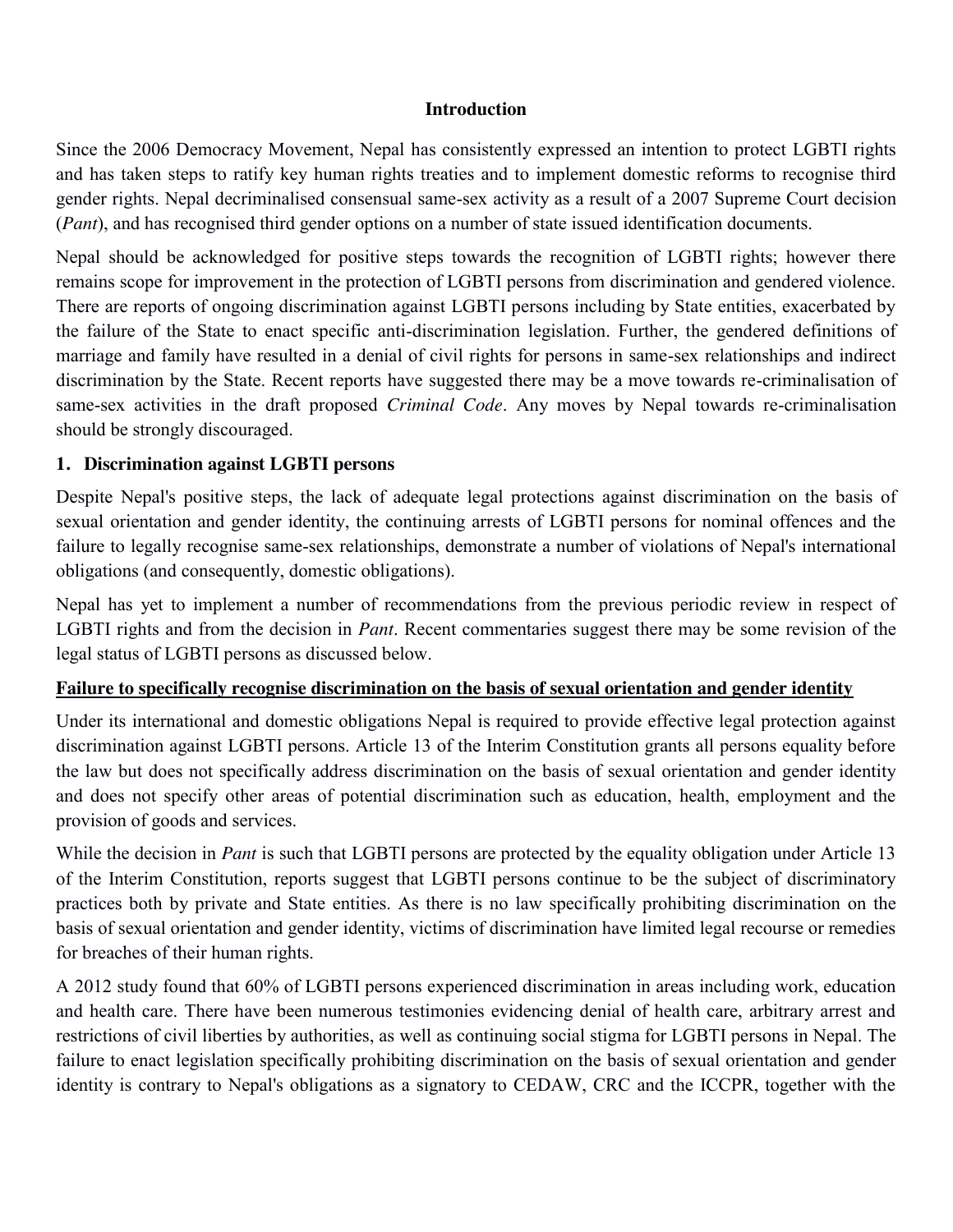directions issued by its Supreme Court. This failure also limits the ability of LGBTI persons to obtain adequate remedies for breaches of their rights as required by Article 2(3) of the ICCPR.

#### **Examples of discrimination by State authorities**

There is evidence that State authorities are complicit in a number of discriminatory actions against LGBTI people. For instance, in 2013 the Chief District Office refused to renew a prominent LGBTI activist group's periodic registration to allow it to continue its operations and it has been reported that the Chief District Office has sought higher bail fees for LGBTI persons than heterosexual persons in similar circumstances.

#### **2. Re-criminalisation of certain sexual acts**

Recent reports have suggested that Nepal may be taking steps to re-criminalise certain sexual acts that specify same-sex activity, qualifying all acts of oral sex and sodomy as "unnatural", and therefore as an offence, under the draft proposed Criminal Code.

This would be a significant regression in respect of LGBTI human rights and would erode any progressive steps taken by the Nepalese Government in the past decade, by effectively criminalising LGBTI persons' private, consensual activities. Any moves towards criminalisation should be strongly condemned.

#### **3. Legalisation of same-sex marriage**

Marriage is currently defined in Nepal's *Muluki Ain* (General Code) 2020 as specific to a union between a man and a woman. The Court in *Pant* ordered that the State establish a committee to determine the best way to implement changes to Nepalese domestic laws to allow same-sex marriage. Despite announcing in January 2014 that the committee had finalised its findings, no report has been presented to the parliament and no laws legalising same-sex marriage have been submitted to the Nepalese parliament.

Reports suggest that some LGBTI persons are coerced into marriages in order to relieve economic stress on families and comply with expected social norms. Participants in a 2009 study identified conservative social approaches to marriage as a key driver of the stigmatisation of LGBTI persons in Nepal, exacerbated by the traditional importance of marriage as a way to address economic concerns. As same-sex marriages or relationships are not afforded legal recognition in Nepal, some LGBTI persons are obligated to marry in order to access civil economic rights afforded to those in heterosexual relationships. In some instances, marriages may be at odds with the principles enshrined in the Universal Declaration of Human Rights and ICCPR specifically that marriage must be entered into with the "free and full" consent of both parties.

In addition, there is a suggestion that family members utilise heterosexual marriages as a way to combat or cure suspected homosexual identity. The lack of legal recognition contributes to the ongoing reproduction of such social practices and the conservative attitudes faced by LGBTI persons in Nepal, particularly in respect of family structures. The failure to legalise same-sex marriage or equivalent is contrary to Nepal's obligations under international and domestic law, and coupled with the current drafting of succession and family law that has significant negative repercussions for the civil and economic rights of LGBTI people in Nepal.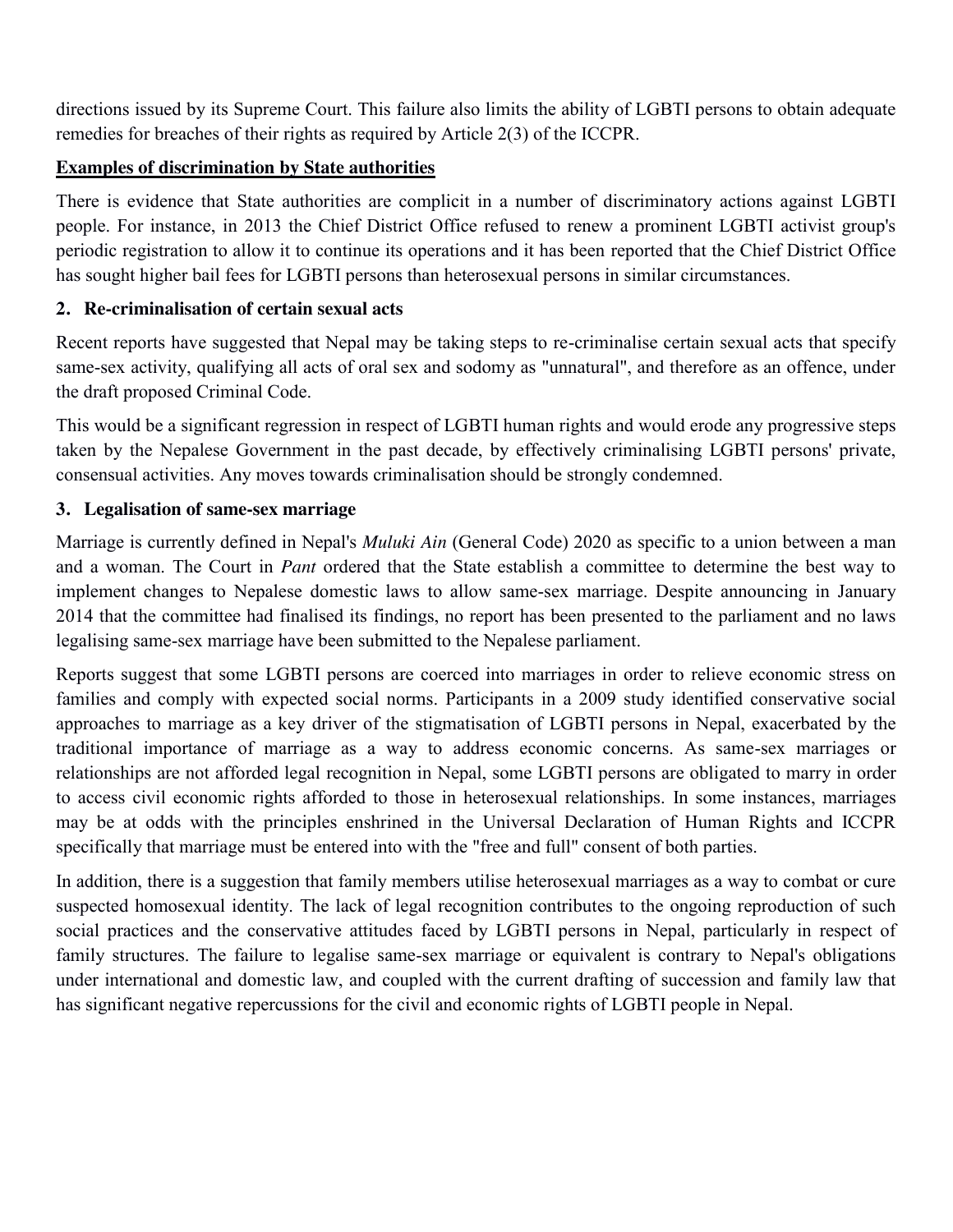#### **4. Failure to utilise gender neutral legislation**

#### **Family and succession laws**

The terms "wife", "husband" and "family" (which is defined with reference to 'wife' or 'husband' rather than gender neutral 'spouse') are used throughout the *Muluki Ain* as well as in a number of legislative instruments establishing civil rights. As these terms are not defined in a gender neutral way or with any recognition of defacto relationships, persons in same-sex relationships are denied rights including property inheritance, family law rights, domestic violence crimes, and next of kin rights.

As a result of the use of gendered terms in Nepalese legislative instruments LGBTI persons are denied significant social and economic rights afforded to heterosexual couples. This amounts to discrimination by the State against LGBTI persons and is contrary to Articles 2 and 26 of ICCPR.

#### **Rape law**

The *Muluki Ain* currently defines rape with reference to women only. Reports suggest that the draft proposed Criminal Code will retain this definition of rape. As a result, men or transgendered persons may not have legal recourse if they are subjected to sexual violence.

There is evidence to suggest that gay men and transgendered persons in Nepal are subject to significant levels of sexual violence, including by authorities, to the extent that LGBTI persons in Nepal have expressed fear of carrying condoms, which are seen to invite rape. Accordingly LGBTI persons are disadvantaged and discriminated against by the narrow definition of rape currently employed by the Nepalese criminal code and do not have access to an effective remedy as required by Article 2(3) of the ICCPR.

### **5. Right to Citizenship**

The Supreme Court of Nepal has issued a directive order to provide citizenship ID to transgender people, and repeal all discriminatory laws as well as provide laws for same sex marriage. The Government has amended the Regulation related to Citizenship in order to provide Third Gender Citizens with an identity conforming to their gender. In this regard, the Government also enacted Guidelines to manage Citizenship distribution procedures. Now, Third Gender Citizens have been provided with Citizenship in accordance with their identity. However, Nepal government has drafted a civil and criminal code to replace the current code, that has regressive provisions against LGBTI people. The right to citizenship is linked to a person's legal identity and existence.

In addition, The lack of citizenship deprives a person from state's protection, socio-economic, political and basic rights. Around 23.65% of the population aged 16 and above (or 4.3 million individuals) lack a citizenship certificate in Nepal. The present draft constitution has a provision that states 'An individual whose father and mother were Nepalese citizens at his/her birth or at the time of acquiring citizenship….'

The customary practise regarding citizenship is not based on the citizenship criteria of both parents rather it is based on the nationality of either of the parents and intention to domicile. The proposed provision requiring that both the father and mother must be Nepalese citizens to acquire citizenship by descent is more regressive and can create many stateless individuals. It is in contrary to the customary notion that reduction of statelessness has to be achieved through national legislation.

The proposed provisions are also contrary to Nepal's international human rights obligations. Nepal's obligations under human rights law state: Article 15 of the Universal Declaration on Human Rights affirms that "everyone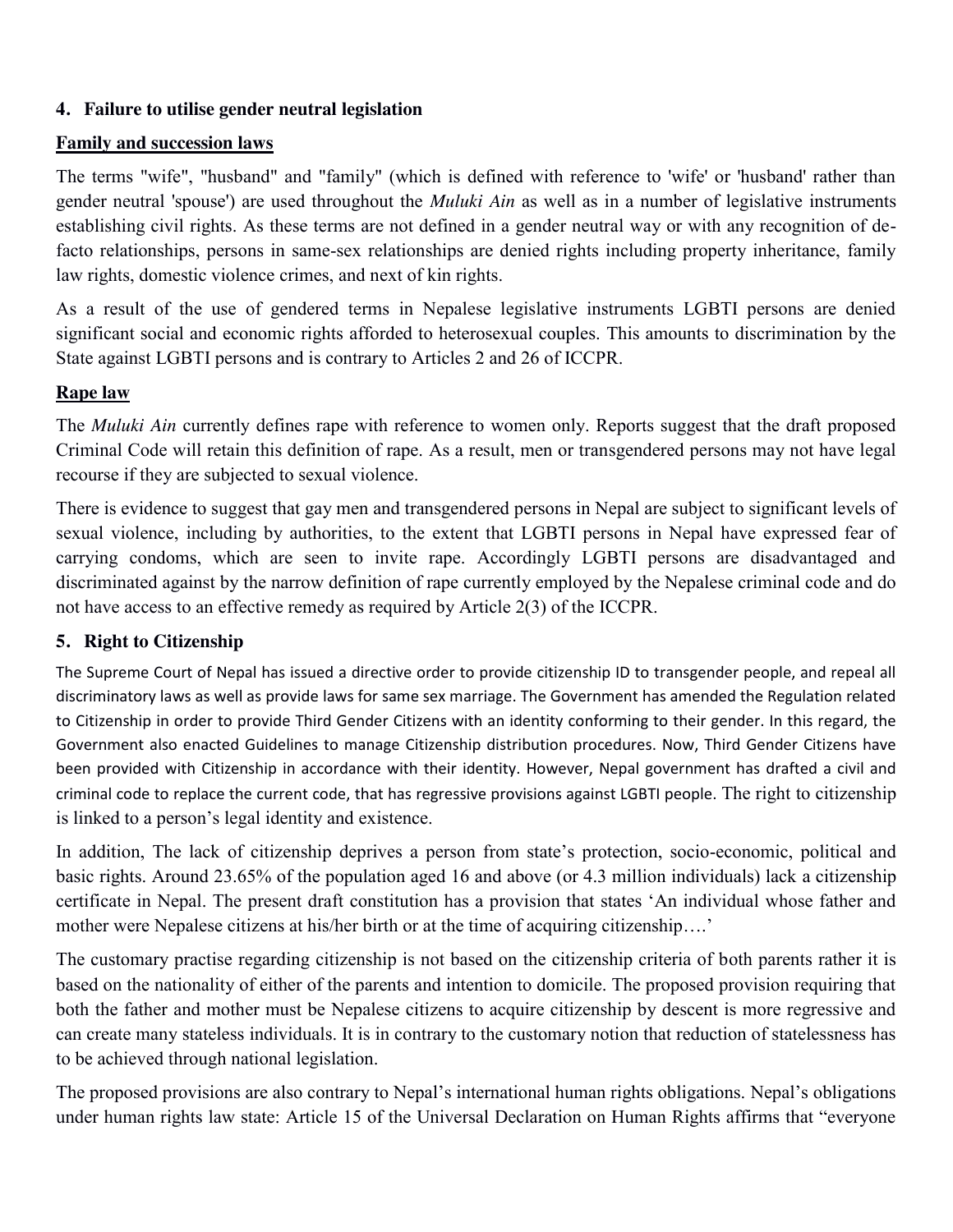has the right to a nationality" and that "no one should be arbitrarily deprived of his nationality". Nepal is a State party to several international human rights treaties that require that all children have the right to a nationality, and that this right should be enjoyed without discrimination, including on the basis of gender, race, ethnicity or national origin and implemented with the child's best interests as the primary consideration. In March 2014 the Human Rights Committee noted with regret that "the current legislation does not provide for the granting of nationality to children born in the territory who would otherwise be stateless" and recommended that "the State party should ensure that citizenship provisions of the new Constitution guarantee the equal right of women to acquire, transfer and retain citizenship."

#### **6. Conclusion and recommendation**

We strongly encourage the United Nation Human Rights Council.to make the following recommendations that Nepal:

- Abandons any steps to re-criminalise certain sexual activities between consenting adults; amends its criminal law to explicitly legalise sexual and social relationships between consenting adults, regardless of sex or gender and to recognise rape on a gender neutral basis;
- Introduces legislation to legalise same-sex marriage or civil unions and make consequential amendments to utilise gender neutral definitions in family and inheritance laws;
- Enacts comprehensive anti-discrimination legislation that prohibits discrimination on the basis of sexual orientation or gender identity in the areas of employment, education, political activities, and the provision of accommodation, goods and services;
- Undertakes measures to increase education and the understanding of LGBTI rights, and to combat the social stigmatization of, and violence against, LGBTI persons, particularly in respect of State entities and health services, and
- Enacts legislation to ensure members of the lesbian, gay bisexual, transgender and intersex (LGBTI) have access to citizenship rights, consistent with the equal rights enumerated in the Nepali Supreme Court's 2008 decision.

The government of Nepal should additionally:

- Amend all discriminatory and LGBTI unfriendly laws and legal provisions and adopt affirmative action to ensure proportional participation in public sector;
- Draft civil and criminal codes to replace the existing code in cooperation with the LGBTI community before they get passed as law; as of now, the government has proposed a regressive and criminalizing legislation in relation to LGBTI peoples into the drafts civil and criminal code;
- Ensure that sexual orientation and gender diversity are included as grounds for protection in the new constitution and in legislation;